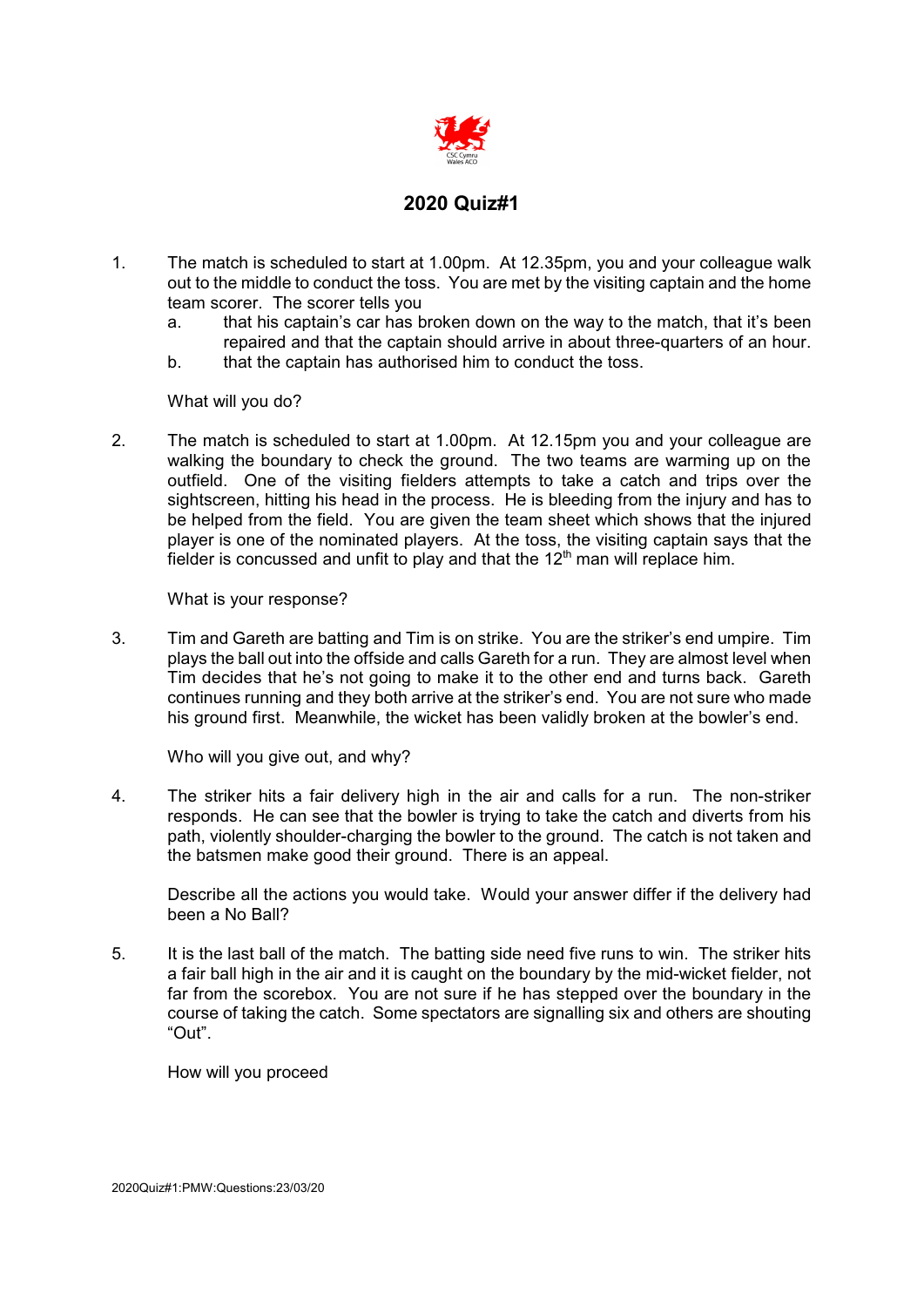

6. The striker plays the ball towards fine leg. The batsmen complete one run and have crossed on their second when the fielder throws the ball in. It ricochets off a fielder's helmet on the ground behind the wicket-keeper and hits the stumps with the striker out of his ground. The fielders appeal.

What is your decision and how many runs are scored?

7. You are the bowler's end umpire. You see that as the striker turns at your end to attempt a second run, he fails to ground his bat and so does not make good his ground. You consider this accidental. The striker is run out at the wicket-keeper 's end on the second run?

How many runs are scored?

- 8. In which of the following situations is an umpire **required** by the Laws to call and signal Dead ball?
	- a. The batsmen deliberately run short.
	- b. The ball comes to rest before reaching the striker
	- c. The bowler drops the ball accidentally before delivery
	- d. The ball lodges in the clothing of an umpire.
	- e. Attempted Leg byes are to be disallowed.
- 9. Which appeals is the striker' s end umpire required to answer?
- 10. After being played, the ball comes to rest behind the popping crease with the striker out of his ground. To avoid being stumped, the striker scrambles back and in doing so knocks the ball on to his wicket, dislodging a bail. The fielding side appeal.

What is your decision?

11. As the fielding side walk on to the field at the start of an innings, you notice that one of the players has two fingers strapped together with surgical tape.

Should you take any action?

12. You are umpiring a Sunday Cup match. The batting side are 5 wickets down when a 14 year old comes to the crease. The signed team sheet you received before the toss confirmed that he was playing with all necessary approvals. The bowling side's opening bowler is on and he bowls a quick short-pitched delivery which passes the batsman at chest height. Only by backing away does the batsman avoid being hit. The next delivery is similar in pace, length and direction and the batsman ducks and ends up sitting down in the crease. In neither case has the batsman played a meaningful shot.

How would you deal with this?

2020Quiz#1:PMW:Questions:23/03/20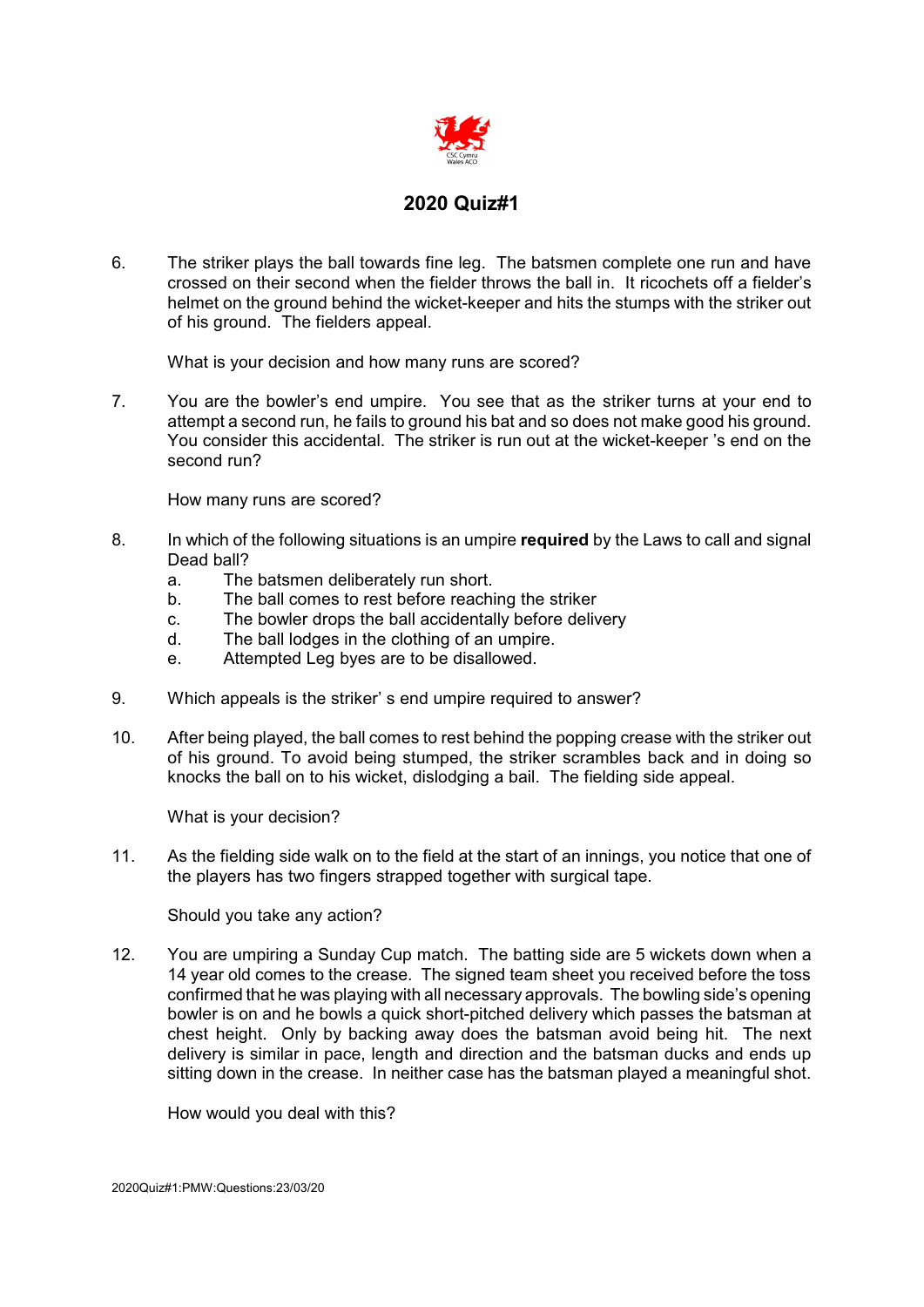

13. As the bowler is running up to deliver the ball, you become aware that forward short leg is swinging his arms about quite vigorously. You are certain that this is a deliberate attempt to distract the striker. This is the first instance of this kind of behaviour.

What action do you take?

14. You are at the striker's end. The batsmen are attempting a single. As the non-striker nears your end, you see silly mid-on deliberately step into his path, so that he has to swerve. He just fails to make his ground as the wicket-keeper removes the bails and appeals.

Describe *in full* the actions required of you and your colleague.

15. The first innings in a Saturday league match has just completed. You speak to the scorers. The home scorer says that Team A have scored 202 for 5 in their 50 overs. The away scorer says he makes the score 199 for 5. You ask them to cross-check to find the error but 10 minutes before the  $2<sup>nd</sup>$  innings is due to start they tell you that they cannot agree.

How do you proceed?

16. The match starts at 1.00pm. At 1.15pm, one of the fielders splits the webbing on his left hand while trying to take a catch. He is bleeding from the injury and has to leave the field. A substitute fielder comes on. At 2.50pm, the injured fielder returns with his left hand bandaged. He is a right handed bowler. As soon as he returns, the captain gives him the ball and asks him to bowl the next over.

What action will you take?

17. It's a very windy day. A spinner is bowling, with the wind, from your end. The batsman is surrounded by close fielders. The batsman plays at a delivery and there is a concerted appeal from those round the bat for a caught behind. You did not hear a noise or see a deflection so respond "Not Out". The wicketkeeper loudly calls you a f\*\*\*\*\*\* cheating f\*\*\*\*\*.

Describe *in full* the action you will now take.

18. The bowler bowls a fair ball. The ball pitches outside leg stump. The batsman plays and misses and the ball hits him on the pad and drops in front of him. He kicks the ball away although it was not rolling towards the stumps. The bowler makes a half-hearted appeal.

How do you respond? Is any other action open to you?